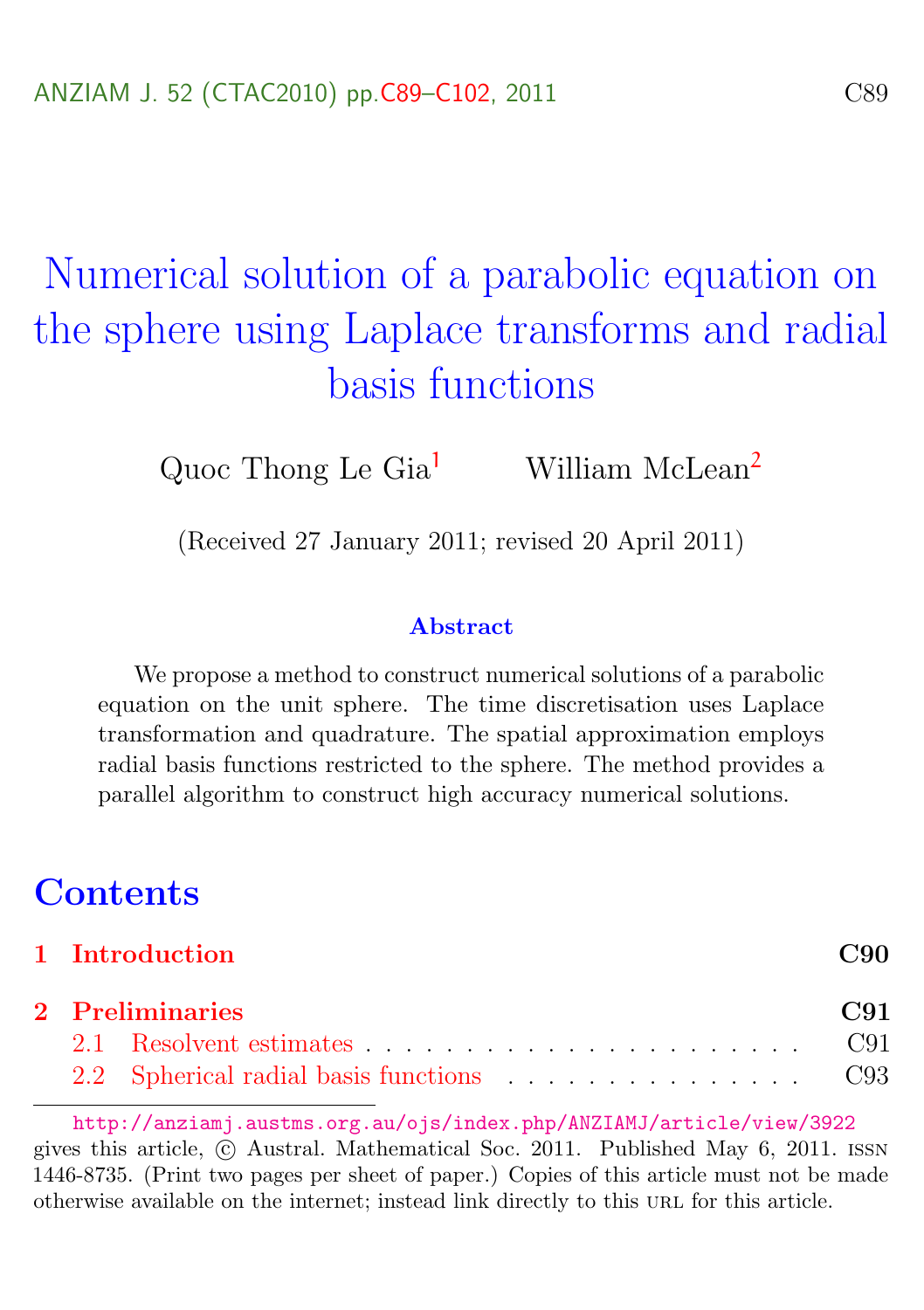#### <span id="page-1-4"></span>1 Introduction C90

| 3 The numerical method  |                                                                                |     |  |  |  |  |
|-------------------------|--------------------------------------------------------------------------------|-----|--|--|--|--|
| 3.1                     |                                                                                | C95 |  |  |  |  |
|                         | 3.2 Galerkin approximation by radial basis functions                           | C96 |  |  |  |  |
|                         | 3.3 Fully-discrete solution                                                    | C97 |  |  |  |  |
| 4 Numerical experiments |                                                                                |     |  |  |  |  |
|                         | 4.1 A scalar problem $\ldots \ldots \ldots \ldots \ldots \ldots \ldots \ldots$ | C98 |  |  |  |  |
|                         | 4.2 A problem on the unit sphere                                               | C99 |  |  |  |  |
| <b>References</b>       |                                                                                |     |  |  |  |  |

# <span id="page-1-0"></span>1 Introduction

Let  $\mathbb{S}^n := \{ \mathbf{x} \in \mathbb{R}^{n+1} : |\mathbf{x}| = 1 \}$  denote the n-dimensional unit sphere, with  $n \geqslant 2$ . We consider a parabolic equation on  $\mathbb{S}^n$ ,

<span id="page-1-1"></span>
$$
\partial_t \mathfrak{u} + A \mathfrak{u} = f(t), \quad \text{for } t > 0, \quad \text{with } \mathfrak{u}(0) = \mathfrak{u}_0,
$$
 (1)

where  $\partial_t = \partial/\partial t$  and A is a linear, self-adjoint, second order, strongly elliptic, partial differential operator on  $\mathbb{S}^n$ . The coefficients of A must be independent of t, and later we restrict our attention to the case when −A is the Laplace– Beltrami operator. In that case, equation [\(1\)](#page-1-1) describes the diffusion of heat on the surface of the sphere with a given density f of sources [\[2,](#page-12-1) [4\]](#page-12-2).

Denoting the Laplace transform of  $\mu$  with respect to t by

$$
\hat{\mathbf{u}}(z) = \mathcal{L}\{\mathbf{u}(t)\} := \int_0^\infty e^{-zt} \mathbf{u}(t) dt, \qquad (2)
$$

we find that the solution of [\(1\)](#page-1-1) formally satisfies

<span id="page-1-3"></span>
$$
(zI + A)\hat{u}(z) = g(z) := u_0 + \hat{f}(z),
$$
 (3)

where I denotes the identity operator. Assuming that the operator  $(zI + A)$ is invertible, we write

<span id="page-1-2"></span>
$$
\hat{\mathbf{u}}(z) = (z\mathbf{I} + \mathbf{A})^{-1} \mathbf{g}(z),\tag{4}
$$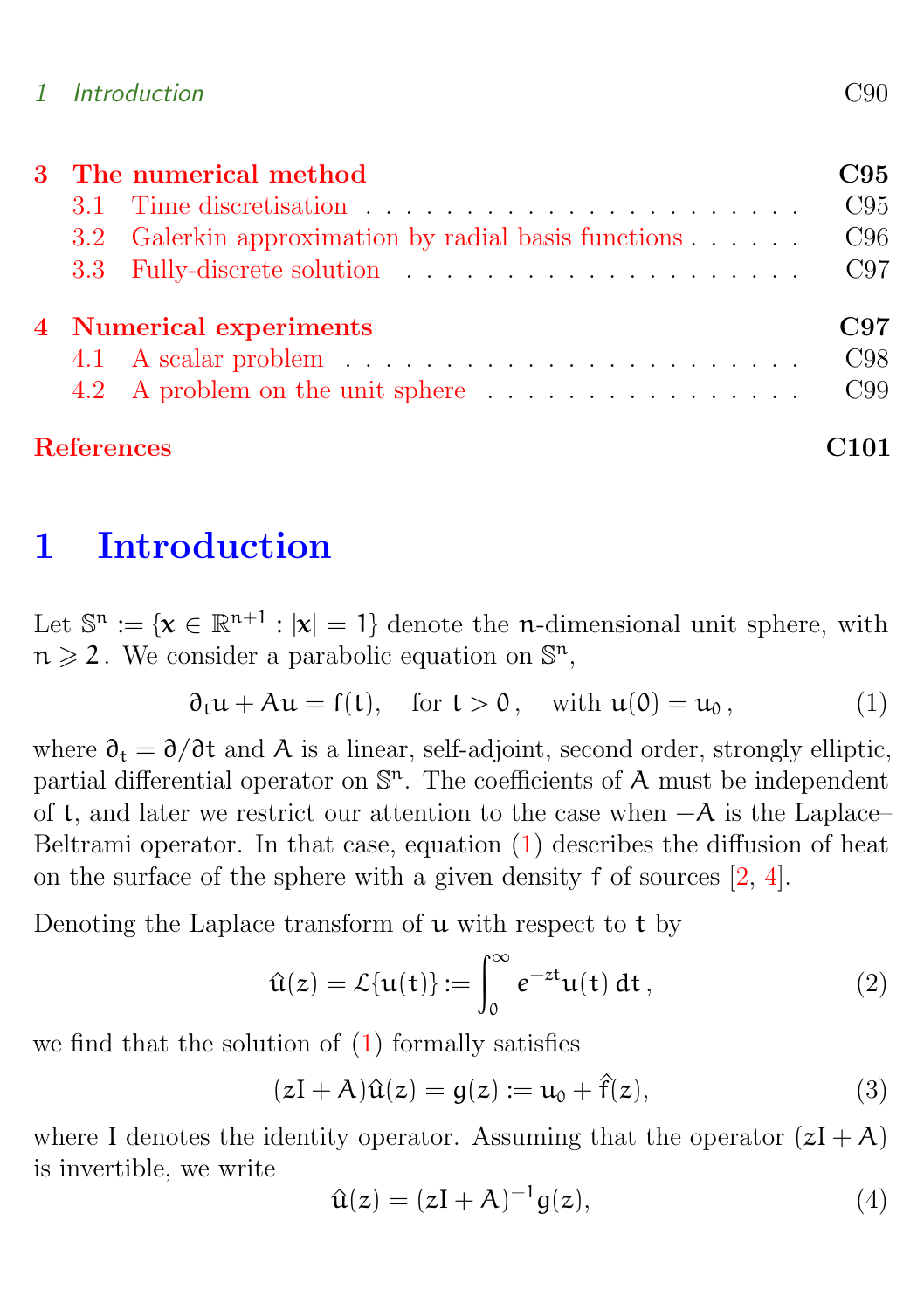<span id="page-2-4"></span>and seek to recover  $u(t)$  via the inversion formula for the Laplace transform,

<span id="page-2-2"></span>
$$
u(t) = \frac{1}{2\pi i} \int_{\Gamma_0} e^{zt} \hat{u}(z) dz, \quad \text{for } t > 0,
$$
 (5)

where  $\Gamma_0$  is the line  $\Re z = \omega$ , with any  $\omega > 0$ , and  $\Im z$  increasing.

Instead of using time stepping [\[2\]](#page-12-1), our approach here is based on an approximation by quadrature of the representation [\(5\)](#page-2-2), with an appropriately deformed contour of integration. This idea was introduced by Sheen, Sloan and Thomée [\[7\]](#page-13-2) for a parabolic problem on a bounded domain  $\Omega$  in  $\mathbb{R}^n$ , and used in conjunction with a spatial discretisation by finite elements. McLean and Thomée have refined the original error analysis in subsequent articles [\[3\]](#page-12-3). The novel feature in this article is the use of spherical radial basis functions instead of finite elements. Our aim here is to demonstrate the practical effectiveness of the numerical method; we defer a complete error analysis to a subsequent article.

# <span id="page-2-0"></span>2 Preliminaries

#### <span id="page-2-1"></span>2.1 Resolvent estimates

Our assumptions on the operator A ensure the existence of a complete orthonormal system of eigenfunctions  $\psi_1, \psi_2, \psi_3, \dots$ , with corresponding real eigenvalues  $\lambda_1, \lambda_2, \lambda_3, \ldots$  Thus,  $A\psi_j = \lambda_j \psi_j$  for all j, and each  $\mu \in L_2(\mathbb{S}^n)$ has an eigenfunction expansion of the form

<span id="page-2-3"></span>
$$
\mathfrak{u} = \sum_{j=1}^{\infty} \langle \mathfrak{u}, \psi_j \rangle \psi_j . \tag{6}
$$

We make the additional assumption that all the eigenvalues are non-negative, so that the initial value problem [\(1\)](#page-1-1) is well-posed, and the resolvent  $(zI-A)^{-1}$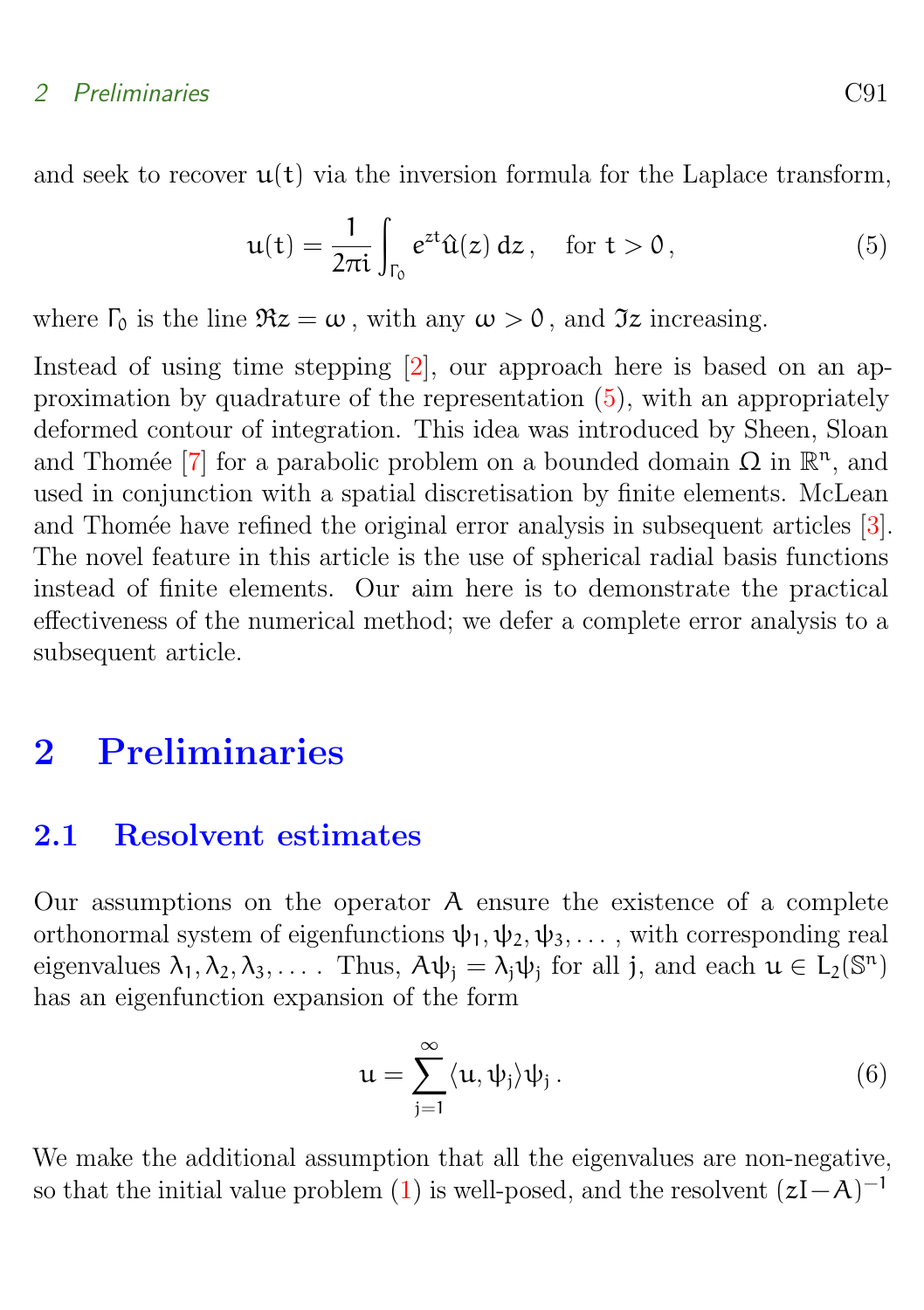exists for z outside any sector

$$
\Sigma_\phi = \{ \, z \in \mathbb{C} : z \neq 0 \, \, \mathrm{and} \, \, |\arg z| \leqslant \phi \, \} \cup \{0\}, \quad \text{with} \, \, 0 < \phi < \pi/2 \, .
$$

Hence,  $(zI + A)^{-1}$  exists for z *inside*  $\Sigma_{\pi-\varphi}$ . The following estimates hold for a much wider class of sectorial opertors, but in our case we give an elementary and self-contained proof.

<span id="page-3-3"></span>Lemma 1 Given  $\varphi$  satisfying  $0 < \varphi < \pi/2$ , there exists a constant  $M > 0$ such that

<span id="page-3-0"></span>
$$
\|(zI + A)^{-1}\| \leqslant \frac{M}{|z|}, \quad \text{for } z \in \Sigma_{\pi - \varphi} \,.
$$

If, in addition to the assumptions above,  $\mathfrak O$  is not an eigenvalue of A, then there exists a constant  $M'$  such that

<span id="page-3-2"></span>
$$
\|(zI+A)^{-1}\| \leqslant \frac{M'}{1+|z|}, \quad \text{for } z \in \Sigma_{\pi-\varphi} \,.
$$
 (8)

**Proof:** Let  $z = \rho e^{i\theta}$  with  $|\theta| < \pi - \varphi$  and  $\rho > 0$ . If  $0 < |\theta| \leq \pi/2$ , then  $0 \le \Re z \le \Re(z+\lambda_j)$  and  $\Im(z) = \Im(z+\lambda_j)$ , so  $|z| \le |z+\lambda_j|$ . If  $\pi/2 < |\theta| < \pi-\varphi$ , then  $|z| \sin \varphi \leqslant \rho \sin |\theta| = |\Im z| = |\Im(z + \lambda_j)| \leqslant |z + \lambda_j|$ , and thus

$$
\frac{1}{|z+\lambda_j|} \leqslant \frac{1}{|z|\sin\varphi}\,, \quad \text{for } z \in \Sigma_{\pi-\varphi}\,.
$$

The eigenfunction expansion [\(6\)](#page-2-3) shows that

<span id="page-3-1"></span>
$$
\|(zI+A)^{-1}u\|^2 = \sum_{j=1}^{\infty} \frac{|\langle u, \psi_j \rangle|^2}{|z+\lambda_j|^2} \leq \frac{1}{\left(|z|\sin \varphi\right)^2} \sum_{j=1}^{\infty} |\langle u, \psi_j \rangle|^2 = \left(\frac{\|u\|}{|z|\sin \varphi}\right)^2
$$
\n(9)

for any  $u \in L_2(\mathbb{S}^n)$ , so the estimate [\(7\)](#page-3-0) holds with  $M = 1/\sin \varphi$ .

We relabel the eigenvalues, if necessary, so that  $\lambda_1 \leq \lambda_2 \leq \lambda_3 \leq \cdots$  with  $\lambda_i \to$  $\infty$  as  $j \to \infty$ , and assume  $\lambda_1 > 0$ . If  $|z| < \lambda_1/2$  then  $|z + \lambda_1| \ge \lambda_1 - |z| \ge \lambda_1/2$ and hence

$$
\frac{1+|z|}{|z+\lambda_1|}\leqslant \frac{1+\lambda_1/2}{\lambda_1/2}=1+\frac{2}{\lambda_1}.
$$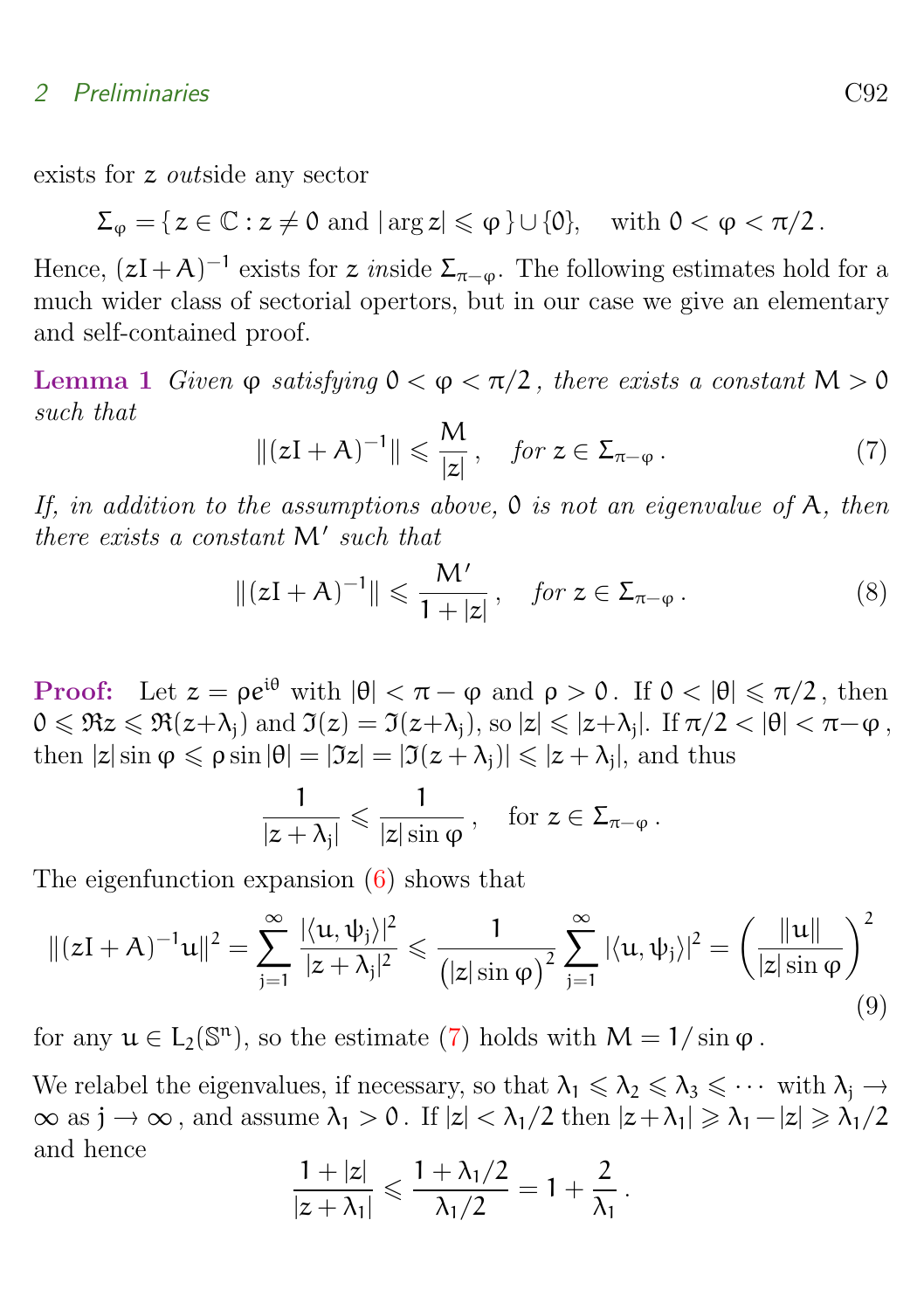<span id="page-4-1"></span>If  $|z| \geq \lambda_1/2$  with  $|\arg z| < \pi - \varphi$ , then  $1 + |z| \leq (2/\lambda_1)|z| + |z|$  and hence

$$
\frac{1+|z|}{|z+\lambda_j|}\leqslant \frac{1+|z|}{|z|\sin\phi}\leqslant \frac{1}{\sin\phi}\left(1+\frac{2}{\lambda_1}\right).
$$

By reasoning as in [\(9\)](#page-3-1), we establish [\(8\)](#page-3-2) with  $M' = (1 + 2/\lambda_1)/\sin \varphi$ .

We now fix an angle  $\bar{\beta}$  in the range  $\pi/2 < \bar{\beta} < \pi$ , and make the assumption that  $\hat{f}(z)$  admits a bounded analytic continuation to a sector  $\omega + \Sigma_{\beta} \subseteq \Sigma_{\bar{\beta}}$ with  $\omega \geq 0$  and  $\pi/2 < \beta \leq \overline{\beta}$ . It then follows that [\(4\)](#page-1-2) defines  $\hat{u}(z)$  as an analytic function in  $\omega + \Sigma_{\beta}$ .

### <span id="page-4-0"></span>2.2 Spherical radial basis functions

We assume that  $\Phi : \mathbb{S}^n \times \mathbb{S}^n \to \mathbb{R}$  is a *strictly positive-definite kernel* on  $\mathbb{S}^n$ ,<br>that is [6, 0] that is  $[6, 9]$  $[6, 9]$  $[6, 9]$ ,

- 1. Φ is continuous;
- 2.  $\Phi(\mathbf{x}, \mathbf{y}) = \Phi(\mathbf{y}, \mathbf{x})$  for all  $\mathbf{x}, \mathbf{y} \in \mathbb{S}^n$ ;
- 3. For any set of distinct points  $X = \{x_1, x_2, \ldots, x_K\} \subset \mathbb{S}^n$ , the  $K \times K$ matrix  $[\Phi(\mathbf{x}_p, \mathbf{x}_q)]$  is positive definite.

The uniformity of the point set X is measured by its mesh norm  $h = h_X$  and its separation radius  $r = r_X$ , defined by

$$
\mathrm{h}_{\chi}:=\sup_{\mathbf{y}\in\mathbb{S}^n}\min_{\mathbf{x}\in\chi}\cos^{-1}(\mathbf{y}\cdot\mathbf{x})\quad\text{and}\quad \mathrm{r}_{\chi}:=\frac{1}{2}\min_{\substack{\mathbf{x},\mathbf{y}\in\chi\\ \mathbf{x}\neq\mathbf{y}}}\cos^{-1}(\mathbf{y}\cdot\mathbf{x}).
$$

In words, h is the maximum geodesic distance from a point on  $\mathbb{S}^n$  to the nearest point of X. Together,  $\Phi$  and X determine a space of spherical *radial* basis functions (RBFs) on  $\mathbb{S}^n$ ,

$$
V_h := \operatorname{span} \{ \, \Phi_p : 1 \leqslant p \leqslant K \}, \quad \text{where } \Phi_p(\mathbf{x}) := \Phi(\mathbf{x}_p, \mathbf{x}).
$$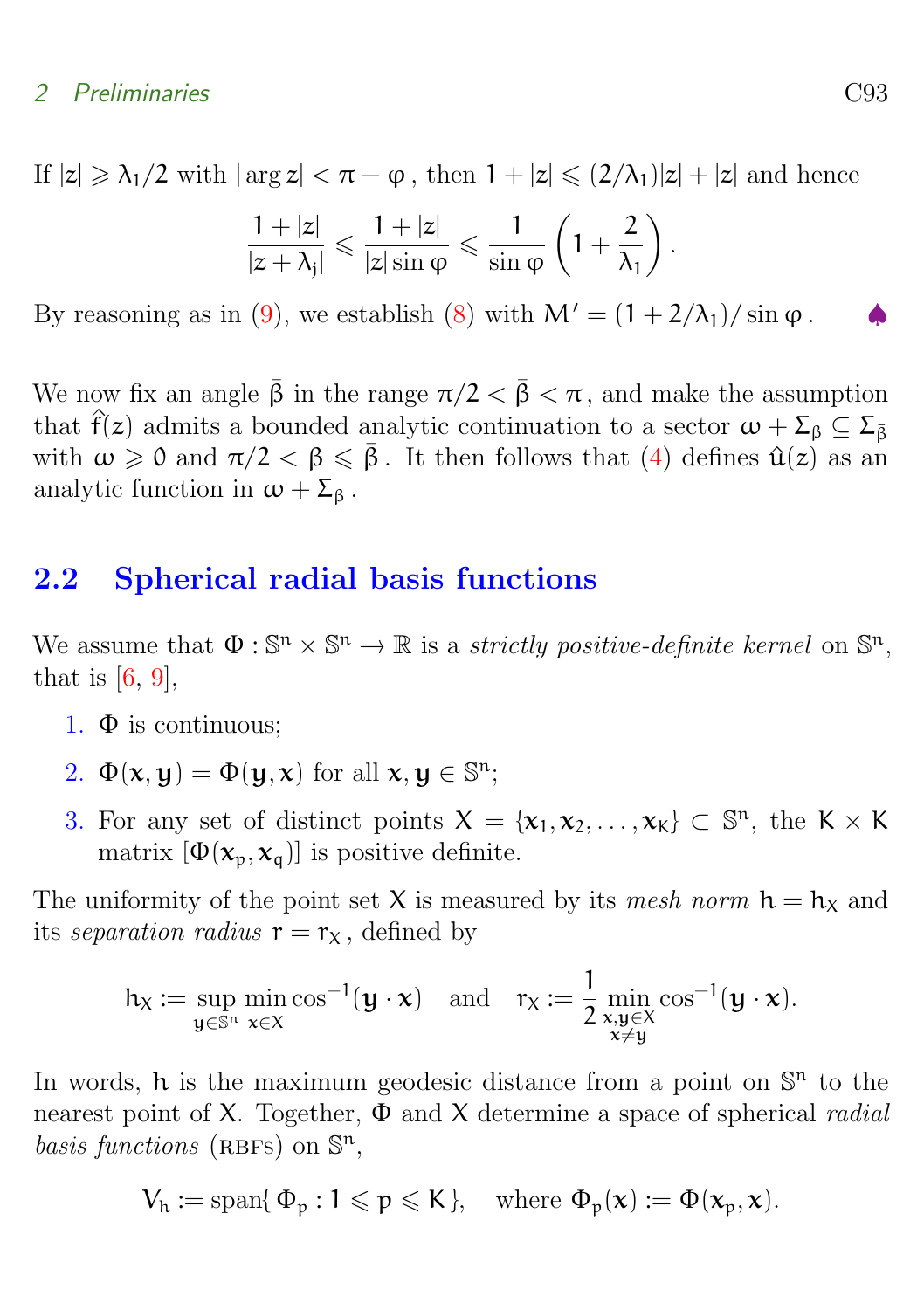<span id="page-5-2"></span><span id="page-5-0"></span>

| TABLE 1: Compactly-supported radial basis functions. |                                         |                     |        |  |  |  |
|------------------------------------------------------|-----------------------------------------|---------------------|--------|--|--|--|
| m                                                    | $\rho_{m}(r)$                           | Smoothness          | $\tau$ |  |  |  |
|                                                      | $(1 - r)^{6}_{+}(3 + 18r + 35r^{2})$    | $C^4(\mathbb{R}^3)$ | 7/2    |  |  |  |
|                                                      | 3 $(1-r)^{8}_{+}(1+8r+25r^{2}+32r^{3})$ | $C^6(\mathbb{R}^3)$ | 9/2    |  |  |  |

We consider a kernel  $\Phi$  of the form

$$
\Phi(\mathbf{x}, \mathbf{y}) = \phi(\mathbf{x} \cdot \mathbf{y}), \quad \text{for } \mathbf{x}, \mathbf{y} \in \mathbb{S}^n,
$$
 (10)

and expand the univariate function  $\phi : [-1, 1] \to \mathbb{R}$  in a Fourier–Legendre series,

$$
\varphi(t) = \sum_{\ell=0}^{\infty} \hat{\varphi}_{\ell} P_{\ell}(t), \quad \text{with } \hat{\varphi}_{\ell} = \int_{-1}^{1} P_{\ell}(t) \varphi(t) (1-t^2)^{(n-2)/2} dt, \qquad (11)
$$

where the Legendre polynomials  $P_0, P_1, P_2, \ldots$  are scaled to make them orthonormal with respect to the weight  $(1-t^2)^{(n-2)/2}$  over the interval  $(-1,1)$ . Chen et al. [\[1\]](#page-12-4) established a complete characterisation of strictly positive definite kernels on  $\mathbb{S}^n$ : the kernel  $\Phi$  is strictly positive definite if and only if  $\hat{\Phi}_\ell \geq 0$  for all  $\ell \geq 0$  and  $\hat{\Phi}_\ell > 0$  for infinitely many even values of  $\ell$  and infinitely many odd values of  $\ell$ .

We assume simply that  $\hat{\Phi}_\ell > 0$  for all  $\ell \geq 0$ . In addition, we require that

<span id="page-5-1"></span>
$$
\hat{\Phi}_{\ell} = \mathcal{O}(\ell^{-2\tau}) \text{ as } \ell \to \infty, \text{ for some } \tau > n/2, \qquad (12)
$$

thereby ensuring that  $\Phi$  is continuous on  $\mathbb{S}^n \times \mathbb{S}^n$ , and that each radial basis function  $\Phi_{\mathfrak{p}}$  belongs to the Sobolev space  $H^{\tau}(\mathbb{S}^n)$ . For example, the compactly supported radial basis functions introduced by Wendland [\[8\]](#page-13-5) satisfy these assumption with a strictly positive-definite kernel of the form  $\Phi(\mathbf{x},\mathbf{y}) =$ assumption with a strictly positive-definite kerner of the form  $\Phi(x, y) = \rho_m(\sqrt{2-2x\cdot y})$ . Table [1](#page-5-0) lists  $\rho_2$  and  $\rho_3$  explicitly, along with the values of the exponent  $\tau$  in [\(12\)](#page-5-1).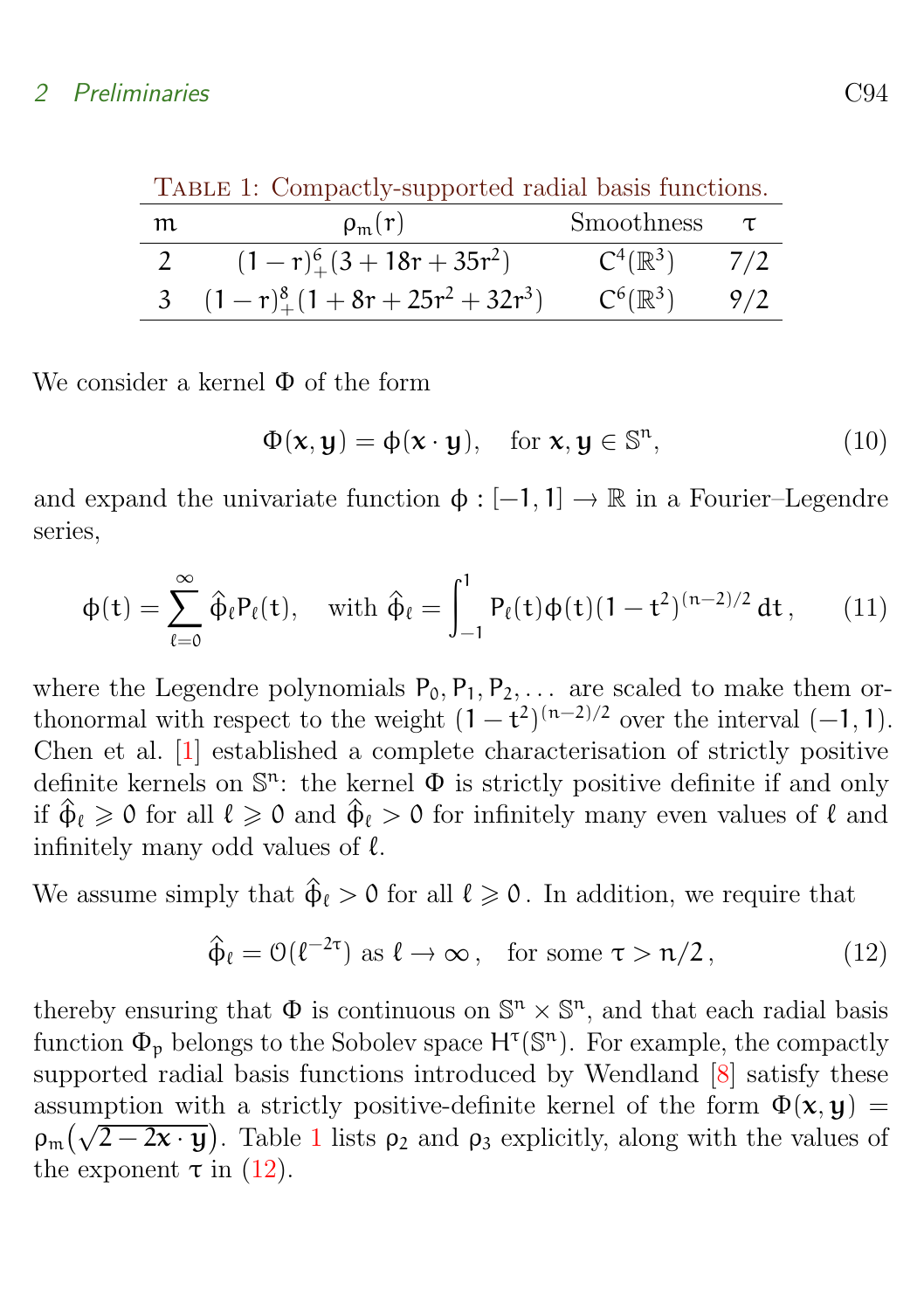# <span id="page-6-0"></span>3 The numerical method

### <span id="page-6-1"></span>3.1 Time discretisation

We define Γ to be the parametric curve in the complex plane,

<span id="page-6-3"></span>
$$
z(\xi) = \omega + \lambda (1 - \sin(\delta - i\xi)), \quad \text{for } \xi \in \mathbb{R}, \tag{13}
$$

where the constants  $\lambda$  and  $\delta$  satisfy

<span id="page-6-2"></span>
$$
\lambda > 0 \quad \text{and} \quad 0 < \delta < \beta - \frac{\pi}{2} \,. \tag{14}
$$

Writing  $z = x + iy$ , we find that  $\Gamma$  is the left branch of the hyperbola

$$
\left(\frac{x-\omega-\lambda}{\lambda\sin\delta}\right)^2 - \left(\frac{y}{\lambda\cos\delta}\right)^2 = 1,
$$

which cuts the real axis at the point  $z(0) = \omega + \lambda(1-\sin \delta)$  and has asymptotes  $y = \pm(x - \omega - \lambda) \cot \delta$ . Thus, the conditions [\(14\)](#page-6-2) ensure that  $\Gamma$  lies in the sector  $\omega + \Sigma_6$  and crosses into the left half-plane. It follows that  $\Gamma$  is homotopic with the contour  $\Gamma_0$  in [\(5\)](#page-2-2), and so

<span id="page-6-4"></span>
$$
\mathfrak{u}(\mathfrak{t}) = \frac{1}{2\pi\mathfrak{i}} \int_{\Gamma} e^{zt} \hat{\mathfrak{u}}(z) dz, \quad \text{for } \mathfrak{t} > 0.
$$
 (15)

Using [\(13\)](#page-6-3) in [\(15\)](#page-6-4), we may represent  $u(t)$  as an integral with respect to  $\xi$ ,

$$
\mathbf{u}(t) = \int_{-\infty}^{\infty} \mathbf{v}(\xi, t) \, d\xi, \quad \text{where } \mathbf{v}(\xi, t) := \frac{1}{2\pi i} e^{z(\xi)t} \hat{\mathbf{u}}(z(\xi)) z'(\xi). \tag{16}
$$

Since  $|e^{z(\xi)t}| = e^{\Re z(\xi)t} = e^{\omega t} e^{\lambda t(1-\sin \delta \cosh \xi)}$ , the integrand exhibits a *double* exponential decay as  $|\xi| \to \infty$ , for any fixed  $t > 0$ . We therefore achieve spectral accuracy using a simple, equal-weight quadrature rule of the form

$$
Q_N(\nu) := k \sum_{j=-N}^N \nu(\xi_j) \approx \int_{-\infty}^\infty \nu(\xi) \, d\xi \, , \quad \text{with } \xi_j := jk \, , \tag{17}
$$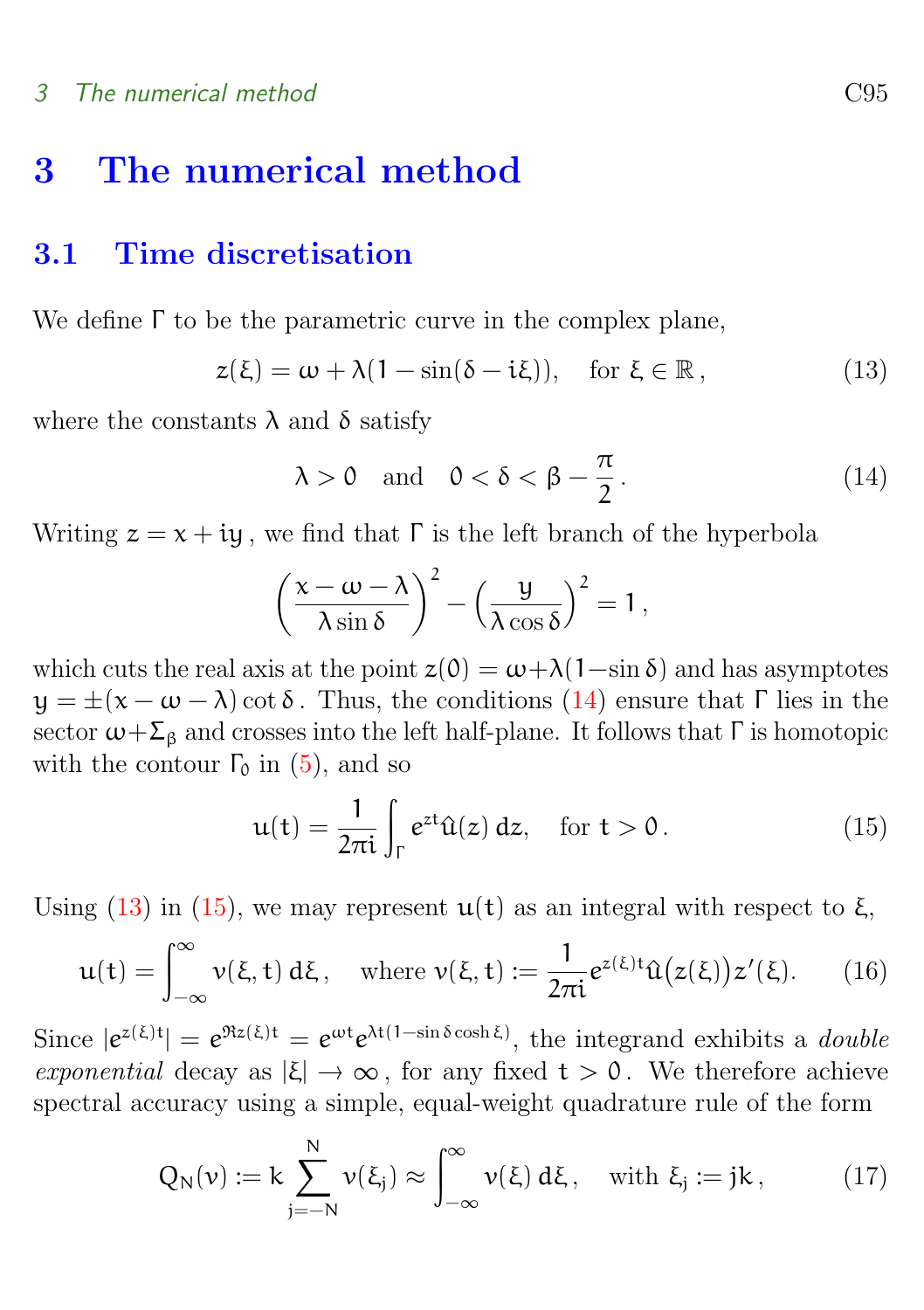#### <span id="page-7-4"></span>3 The numerical method C96

for an appropriate choice of the quadrature step  $k > 0$ . Setting  $z_j := z(\xi_j)$ and  $z_j' := z'(\xi_j)$ , we obtain an approximate solution to our problem [\(1\)](#page-1-1) of the form N

<span id="page-7-1"></span>
$$
u(t) \approx U_N(t) := Q_N(v(\cdot, t)) = \frac{k}{2\pi i} \sum_{j=-N}^{N} e^{z_j t} \hat{u}(z_j) z'_j.
$$
 (18)

To compute  $U_N(t)$  we must solve the  $2N + 1$  elliptic equations

$$
(z_j I + A)\hat{u}(z_j) = g(z_j), \quad \text{for } |j| \leq N. \tag{19}
$$

These equations are independent and hence may be solved in parallel.

Although the  $\hat{u}(z_i)$  determine  $U_N(t)$  for all  $t > 0$ , in practice the approximation [\(18\)](#page-7-1) is good only for t in a bounded interval depending on k and the parameters defining the contour  $\Gamma$ . By Lemma [1,](#page-3-3) the error analysis by McLean and Thomée  $[3,$  Theorem 3.1] applies, so given N and a time scale T, we can choose  $\lambda \propto N/T$  and  $k \propto 1/N$  such that

<span id="page-7-3"></span>
$$
||U_N(t) - u(t)|| = O(e^{-\mu N}), \quad \text{for } \frac{1}{2}T \leqslant t \leqslant 2T,
$$
 (20)

with  $\mu > 0$  independent of N and T.

### <span id="page-7-0"></span>3.2 Galerkin approximation by radial basis functions

From now on, we assume that  $A = -\Delta^*$  in [\(1\)](#page-1-1), where  $\Delta^*$  is the Laplace– Beltrami operator on the unit sphere  $\mathbb{S}^n$ . Thus,

$$
\langle -\Delta^* \nu, w \rangle = \langle \operatorname{grad} \nu, \operatorname{grad} w \rangle, \quad \text{for } \nu, w \in H^1(\mathbb{S}^n),
$$

where grad  $\nu$  denotes the surface gradient of  $\nu$  on  $\mathbb{S}^n$ . In the weak formulation of the elliptic problem [\(3\)](#page-1-3), we seek  $\hat{u}(z) \in H^1(\mathbb{S}^n)$  satisfying

<span id="page-7-2"></span>
$$
z \langle \hat{u}(z), v \rangle + \langle \operatorname{grad} \hat{u}(z), \operatorname{grad} v \rangle = \langle g(z), v \rangle, \quad \text{for all } v \in H^1(\mathbb{S}^n). \tag{21}
$$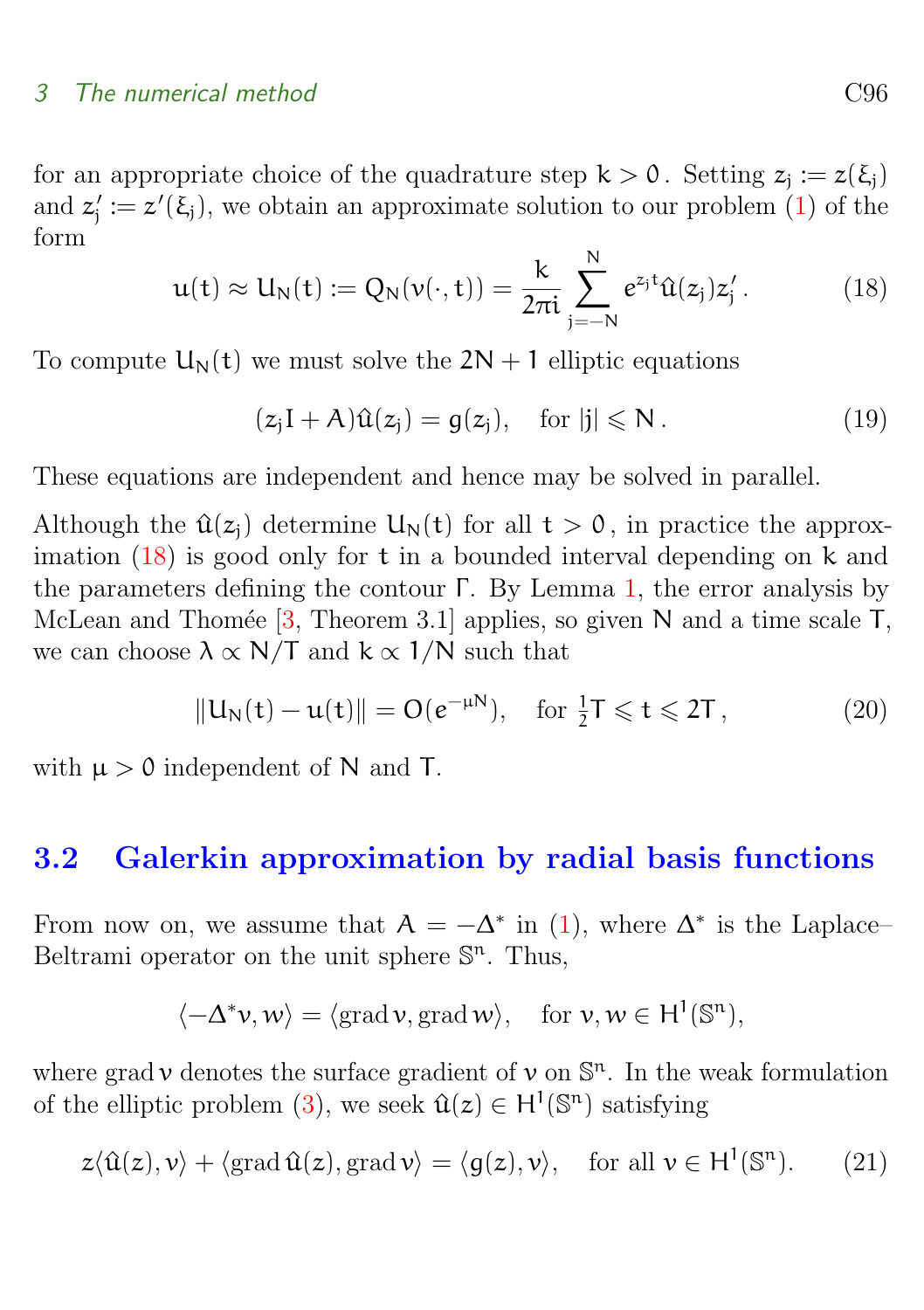#### 4 Numerical experiments C97

Our assumption [\(12\)](#page-5-1) ensures that  $V_h \subseteq H^1(\mathbb{S}^n)$ , since  $\tau > n/2 \geq 1$ . Applying the Galerkin method to [\(21\)](#page-7-2), we seek  $\hat{u}_h(z) \in V_h$  satisfying

$$
z\langle \hat{u}_h(z), v \rangle + \langle \operatorname{grad} \hat{u}_h(z), \operatorname{grad} v \rangle = \langle g(z), v \rangle, \quad \text{for all } v \in V_h.
$$

Concretely, to compute  $\hat{u}_h(z) = \sum_{p=1}^K u_p(z) \Phi_p$  we introduce the K  $\times$  K mass matrix B and stiffness matrix S, with entries

<span id="page-8-3"></span>
$$
B_{pq} = \langle \Phi_q, \Phi_p \rangle \quad \text{and} \quad S_{pq} = \langle \text{grad } \Phi_q, \text{grad } \Phi_p \rangle,\tag{22}
$$

form the load vector  $\mathbf{G}(z) \in \mathbb{C}^K$  with components  $\mathbf{G}_p(z) = \langle g(z), \Phi_p \rangle$ , and then solve the  $K \times K$  complex linear system

<span id="page-8-2"></span>
$$
(zB + S)\mathbf{U}(z) = \mathbf{G}(z),\tag{23}
$$

to obtain the solution vector  $\mathbf{U}(z) \in \mathbb{C}^K$  with components  $\mathbf{U}_p(z)$ .

### <span id="page-8-0"></span>3.3 Fully-discrete solution

Combining the time and space discretisations, we arrive at a fully discrete solution

$$
U_{N,h}(t)=\frac{k}{2\pi i}\sum_{j=-N}^Ne^{z_jt}\hat{u}_h(z_j)z_j'\,,
$$

whose evaluation requires that we solve the linear system  $(23)$  at each of the  $2N + 1$  quadrature points  $z_j$ . Moreover, in practice, we use quadratures for the integrations over  $\mathbb{S}^n$  that are needed to compute  $B_{pq}$ ,  $S_{pq}$  and  $G_p(z)$ .

# <span id="page-8-1"></span>4 Numerical experiments

We describe two example problems.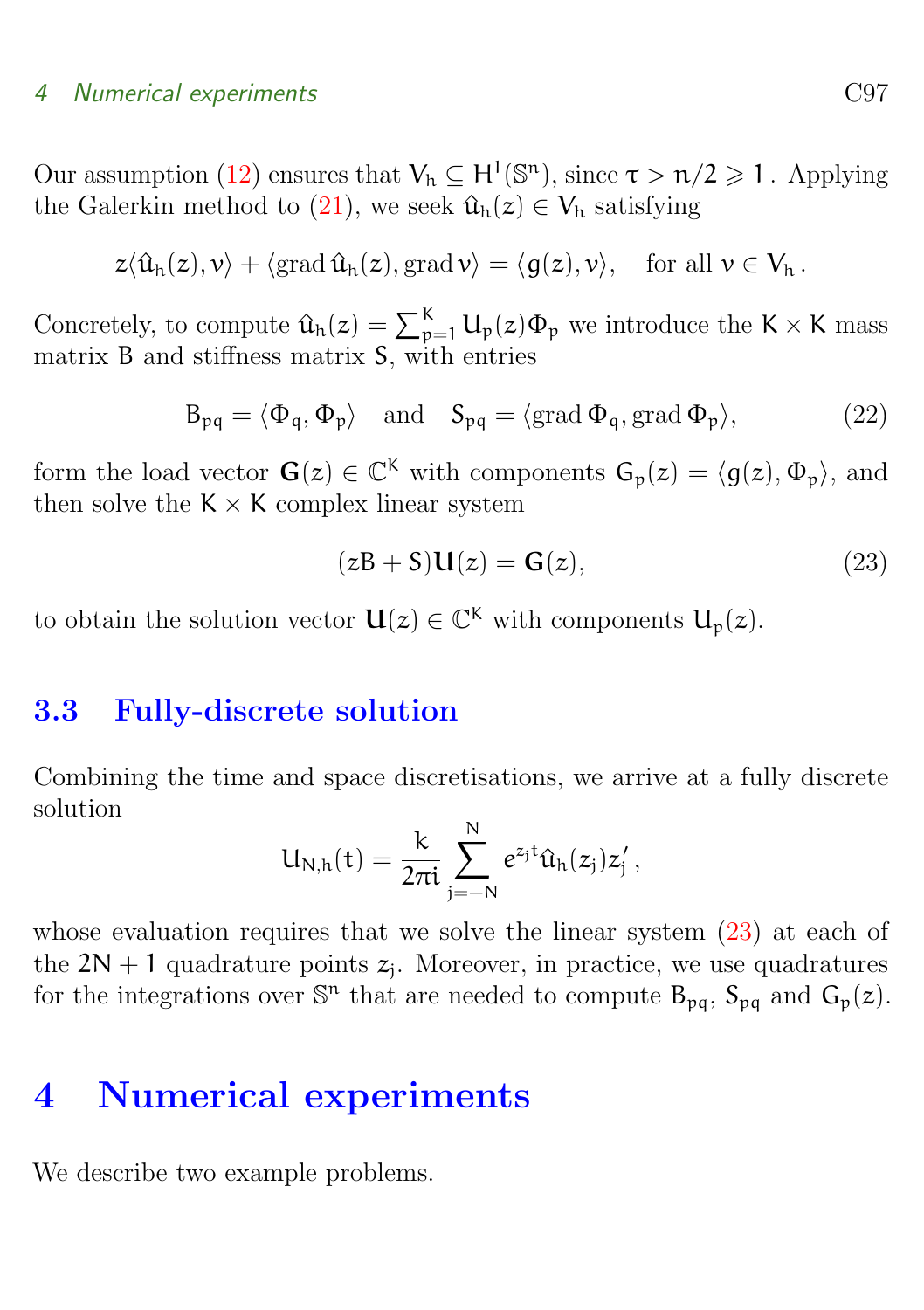#### 4 Numerical experiments C98



<span id="page-9-1"></span>FIGURE 1: Integration contour.

### <span id="page-9-0"></span>4.1 A scalar problem

For our first example, we take  $A = 1$ , which reduces [\(1\)](#page-1-1) to an *ordinary* differential equation, and choose the initial data and source term so that the exact solution is

$$
u(t) = 1 + \frac{4t^{3/2}}{3\sqrt{\pi}}.
$$

In this way,  $\hat{u}(z) = z^{-1} + z^{-5/2}$  and  $\hat{f}(z) = z^{-3/2} + z^{-1} + z^{-5/2}$ , so we may choose an integration contour as in Figure [1,](#page-9-1) avoiding the branch cut along the negative real axis, with  $\omega = 1$ ,  $\lambda = 3/2$  and  $\delta = \pi/2 - 0.3$ . The numerical solution is given by [\(18\)](#page-7-1), because no space discretisation is required. In other words, the error arises solely from the quadrature rule. Table [2](#page-10-1) shows the error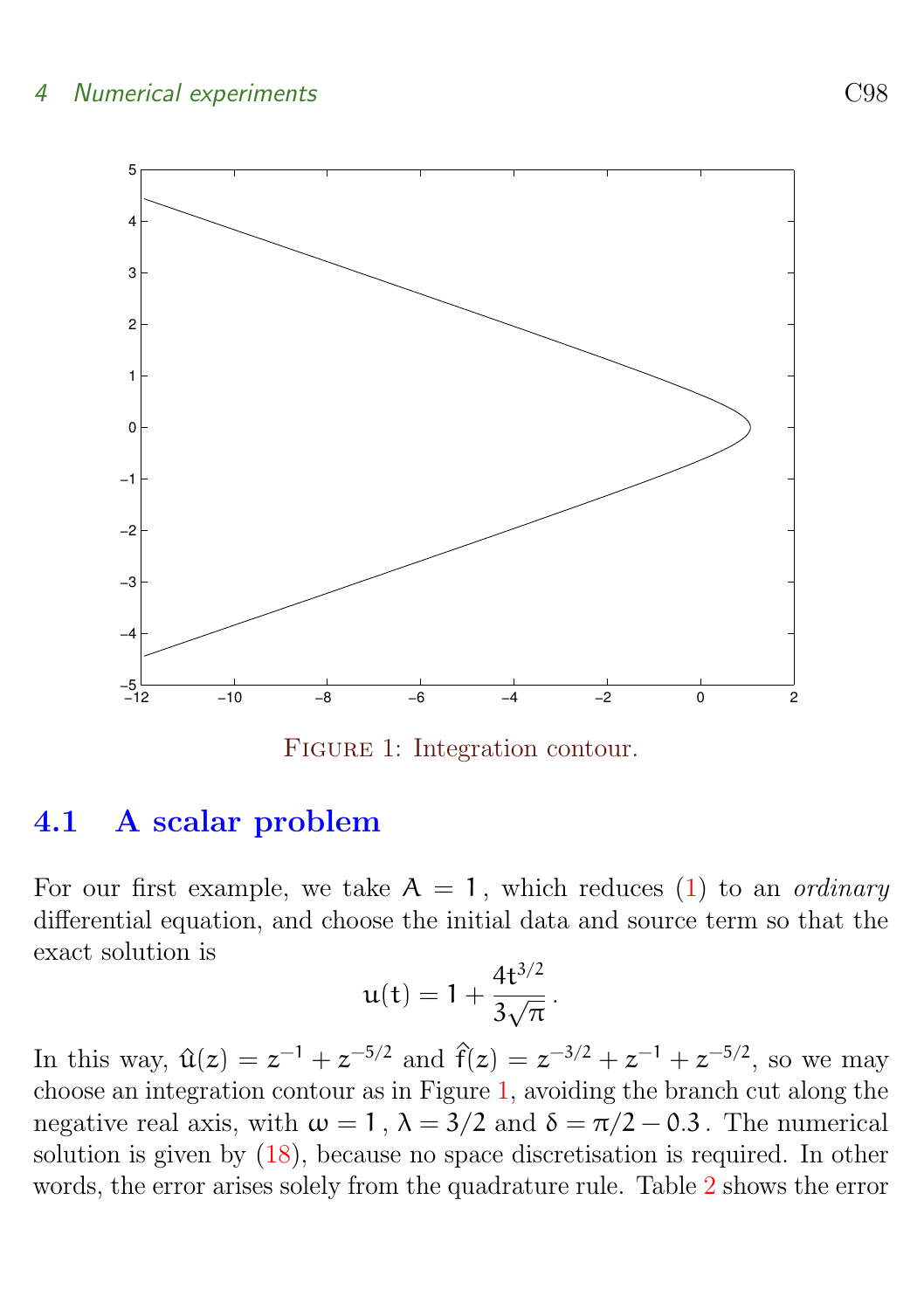| TABLE 2: Quadrature errors.                                           |        |    |    |      |     |  |  |
|-----------------------------------------------------------------------|--------|----|----|------|-----|--|--|
|                                                                       | $10 -$ | 20 | 40 | -80- | 90. |  |  |
| $ U_N(2) - u(2) $ 0.05 5.0 E -04 1.1 E -09 6.2 E -15 2.2 E -15        |        |    |    |      |     |  |  |
| $\exp(-0.3793N)$ 0.02 5.1 $E$ -04 2.6 $E$ -07 6.7 $E$ -14 1.5 $E$ -15 |        |    |    |      |     |  |  |

<span id="page-10-2"></span><span id="page-10-1"></span> $T_{\text{t}}$  prop. Quadrature  $Q$ .

|    | TABLE 3: Approximation errors using $\rho_2(r)$ . |       |       |             |                                     |              |  |  |
|----|---------------------------------------------------|-------|-------|-------------|-------------------------------------|--------------|--|--|
|    | K                                                 | 101   | 200   | 400         | 500                                 | 1001         |  |  |
| N  | $h_X$                                             | 0.256 | 0.180 | 0.128       | 0.113                               | 0.079        |  |  |
| 20 | e <sub>h</sub>                                    | 0.057 | 0.003 |             | $1.8E - 04$ $8.3E - 05$ $2.4E - 05$ |              |  |  |
|    | EOC                                               |       | 8.51  | 8.05        | 6.35                                | 3.53         |  |  |
|    | $e_{\rm N}(2)$                                    | 0.023 | 0.001 | $5.6E - 04$ | $5.3E - 04$ $5.1E - 04$             |              |  |  |
|    | <b>EOC</b>                                        |       | 8.30  | 2.25        | 0.45                                | 0.12         |  |  |
| 40 | $e_h$                                             | 0.057 | 0.003 | $1.8E - 04$ | $8.3E - 0.5$                        | $2.4E - 0.5$ |  |  |
|    | EOC                                               |       | 8.51  | 8.05        | 6.35                                | 3.49         |  |  |
|    | $e_{\rm N}(2)$                                    | 0.023 | 0.001 | $7.5E - 05$ | $3.1E - 05$                         | $7.0E - 06$  |  |  |
|    | EOC                                               |       | 8.35  | 8.20        | 6.89                                | 4.26         |  |  |

at time  $t = 2$  for different values of N, using the quadrature step  $k = 3/N$ . The rapid convergence of the method is apparent. The rate of convergence is  $\mathcal{O}(e^{-\mu N})$  for some  $\mu$  in the range of [0.1, 0.65], which is consistent with theoretical estimates in [\(20\)](#page-7-3).

## <span id="page-10-0"></span>4.2 A problem on the unit sphere

We now take  $A = -\Delta^*$  on the two-sphere  $\mathbb{S}^2$ , and choose  $\mathfrak{u}_0$  and f so that the exact solution of [\(1\)](#page-1-1) is

$$
u(x,t) = \sin x - \frac{4}{3\sqrt{\pi}}t^{3/2}\sin(2x).
$$

For the spatial discretisation, we use the compactly supported radial basis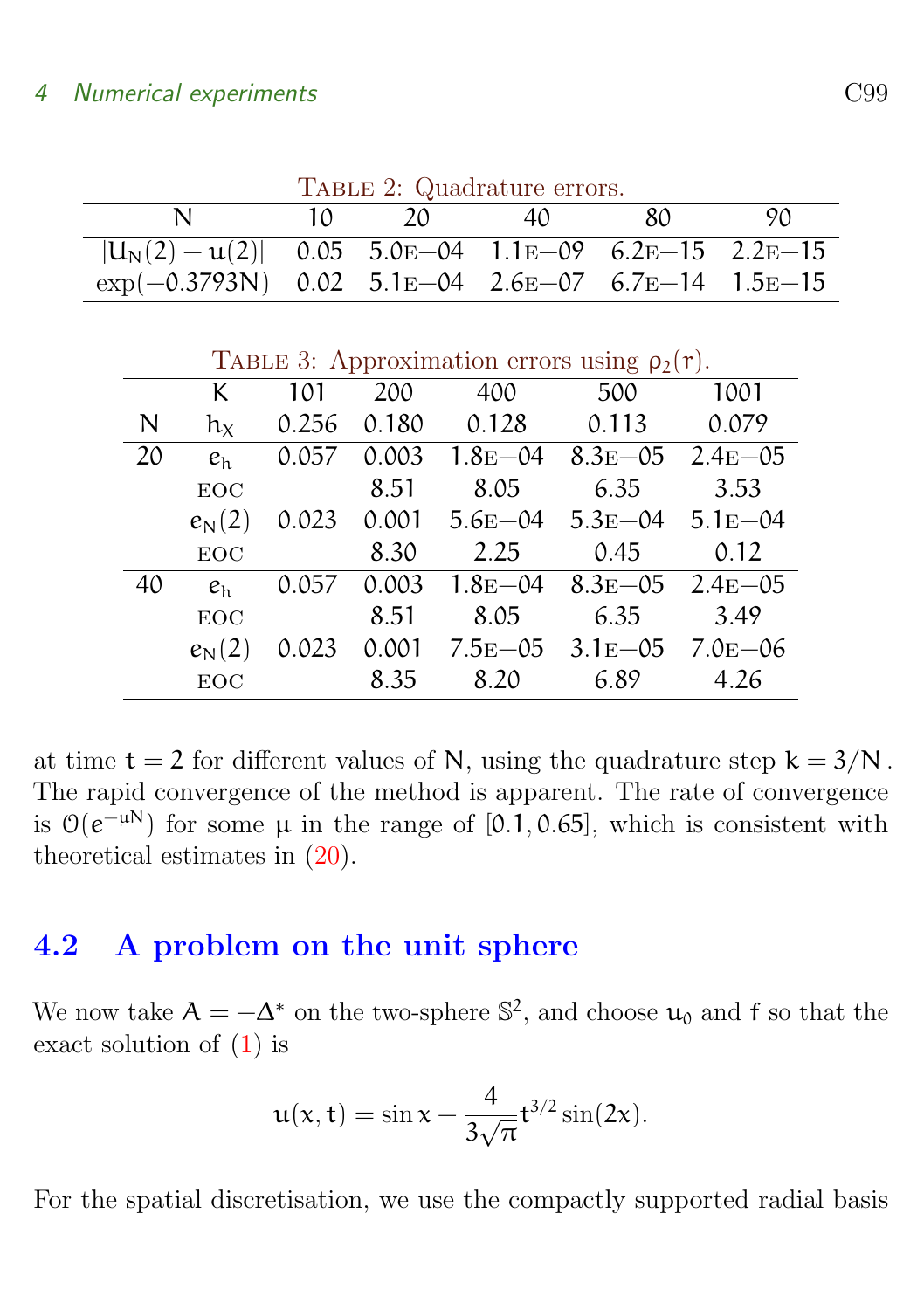<span id="page-11-2"></span>

|    | TABLE 4: Approximation errors using $\rho_3(r)$ . |       |       |                         |              |             |  |
|----|---------------------------------------------------|-------|-------|-------------------------|--------------|-------------|--|
|    | K                                                 | 101   | 200   | 400                     | 500          | 1001        |  |
| N  | $h_X$                                             | 0.256 | 0.180 | 0.128                   | 0.113        | 0.079       |  |
| 20 | e <sub>h</sub>                                    | 0.102 | 0.003 | $1.2E - 04$             | $4.0E - 0.5$ | $9.2E - 07$ |  |
|    | <b>EOC</b>                                        |       | 9.61  | 9.91                    | 8.68         | 10.70       |  |
|    | $e_{\rm N}(2)$                                    | 0.041 | 0.002 | $5.2E - 04$ $5.1E - 04$ |              | $5.0E - 04$ |  |
|    | <b>EOC</b>                                        |       | 9.16  | 3.32                    | 0.17         | 0.04        |  |
| 40 | e <sub>h</sub>                                    | 0.102 | 0.003 | $1.2E - 04$             | $4.0E - 05$  | $9.2E - 07$ |  |
|    | <b>EOC</b>                                        |       | 9.61  | 9.91                    | 8.68         | 10.70       |  |
|    | $e_{\rm N}(2)$                                    | 0.041 | 0.001 | $5.0E - 0.5$            | $1.7E - 0.5$ | $3.5E - 07$ |  |
|    | <b>EOC</b>                                        |       | 9.57  | 9.87                    | 8.68         | 10.97       |  |

<span id="page-11-1"></span> $T_{\text{ADF}}$   $\sim$  4: Approximation  $\sim$ 

functions from Table [1,](#page-5-0) and to generate the set of points  $X$  we use an equal area partitioning algorithm of Saff and Kuijlaars [\[5\]](#page-12-5). We compute the inner products arising in the matrix entries [\(22\)](#page-8-3) and the load vector components  $G_p(z)$  using a quadrature approximation of the form

<span id="page-11-0"></span>
$$
\int_{\mathbb{S}^2} \nu \approx \frac{2\pi}{R} \sum_{q=1}^R \sum_{p=1}^{R/2} w_p \nu(\sin \theta_p \cos \phi_q, \sin \theta_p \sin \phi_q, \cos \theta_p),\tag{24}
$$

for an even number  $R \geqslant 2$ , where  $\int_{-1}^{1} f(z) dz \approx \sum_{p=1}^{R/2} w_p f(\cos \theta_p)$  is a Gauss-Legendre rule and  $\phi_{\mathfrak{a}} = 2\pi q/R$ . The error in the approximation [\(24\)](#page-11-0) is zero if the integrand  $\nu$  is a polynomial of total degree  $R - 1$  or less.

Tables [3](#page-10-2) and [4](#page-11-1) show values of

$$
e_h=\max_{|j|\leqslant N}|\hat{u}_h(z_j)-\hat{u}(z_j)|\quad\mathrm{and}\quad e_N(2)=|U_N(2)-u(2)|,
$$

for different choices of K and N, along with the estimated order of convergence (EOC). The quantity  $e_h$  is a measure of the error arising from the spatial discretisation, whereas  $e(2)$  includes also the contribution from the time discretisation.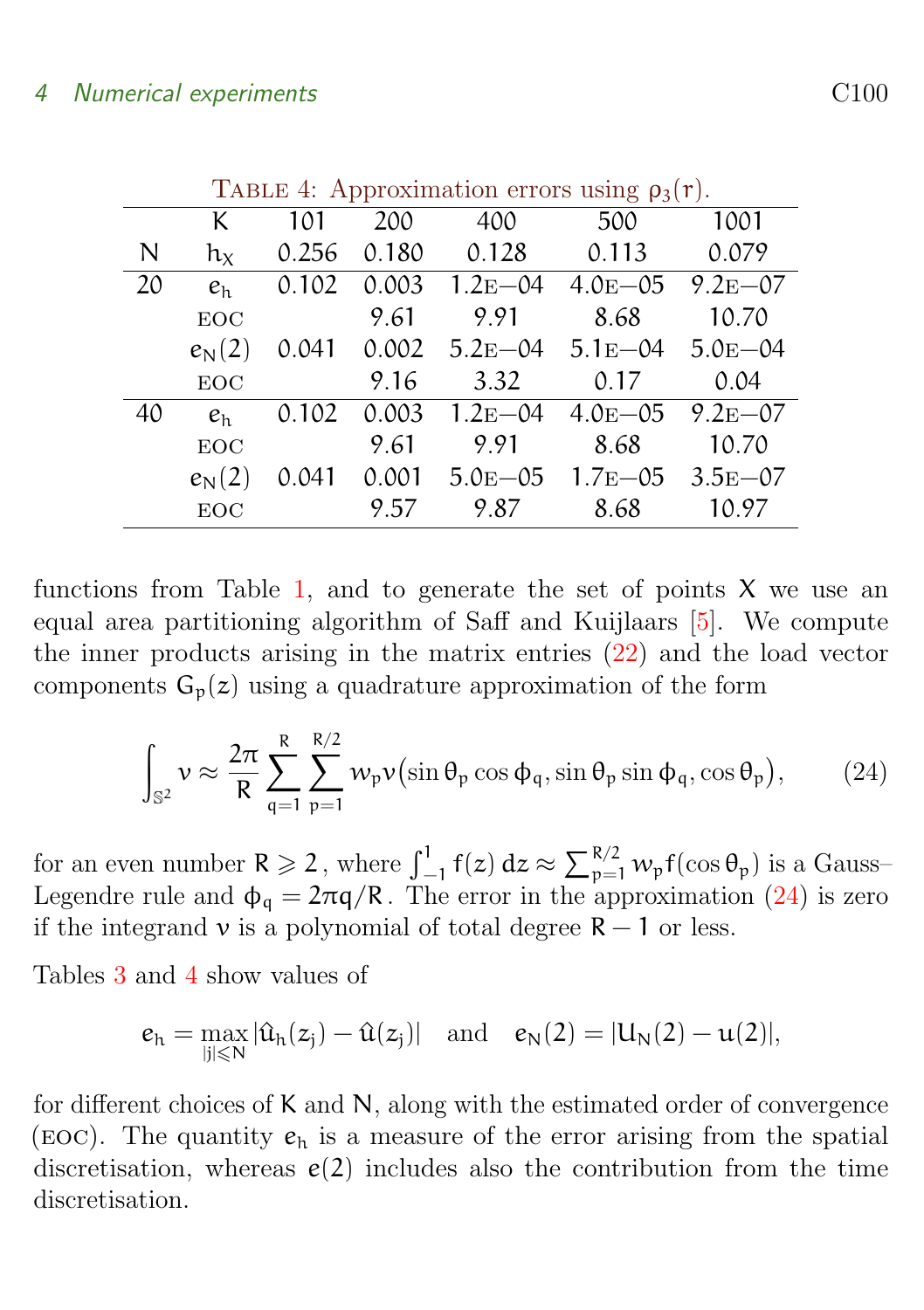### References C101

Tables  $3$  and  $4$  show that the smoother the RBF the higher the convergence rate of the method. The accuracy of the method also depends on the accuracy of the quadrature used for time discretisation. Compared with a spectral method, our implementation is much simpler since we do not have to evaluate surface spherical harmonics. Compared with a finite element method, a triangular mesh for the sphere is not needed. The method allows a parallel implementation, and can be generalised easily to other classes of operators that satisfy the resolvent estimates.

Acknowledgements The support of the Australian Research Council is gratefully acknowledged.

# <span id="page-12-0"></span>**References**

- <span id="page-12-4"></span>[1] Debao Chen, Valdir A. Menegatto, and Xingping Sun. A necessary and sufficient condition for strictly positive definite functions on spheres. Proc. Amer. Math. Soc., 131:2733–2740, 2003. [doi:10.1090/S0002-9939-03-06730-3](http://dx.doi.org/10.1090/S0002-9939-03-06730-3) [C94](#page-5-2)
- <span id="page-12-1"></span>[2] Q. T. Le Gia. Approximation of parabolic PDEs on spheres using spherical basis functions. Adv. Comput. Math., 22:377–397, 2005. [doi:10.1007/s10444-003-3960-9](http://dx.doi.org/10.1007/s10444-003-3960-9) [C90,](#page-1-4) [C91](#page-2-4)
- <span id="page-12-3"></span>[3] William McLean and Vidar Thomée. Numerical solution via Laplace transforms of a fractional order evolution equation. J. Integral Equations Appl., 22:57–94, 2010. [doi:10.1216/JIE-2010-22-1-57](http://dx.doi.org/10.1216/JIE-2010-22-1-57) [C91,](#page-2-4) [C96](#page-7-4)
- <span id="page-12-2"></span>[4] M. N. Özisik. *Heat conduction*. John Wiley & Sons, Inc., New York, 1993. [C90](#page-1-4)
- <span id="page-12-5"></span>[5] E. B. Saff and A. B. J. Kuijlaars. Distributing many points on a sphere. Math. Intelligencer, 19:5–11, 1997. [doi:10.1007/BF03024331](http://dx.doi.org/10.1007/BF03024331) [C100](#page-11-2)